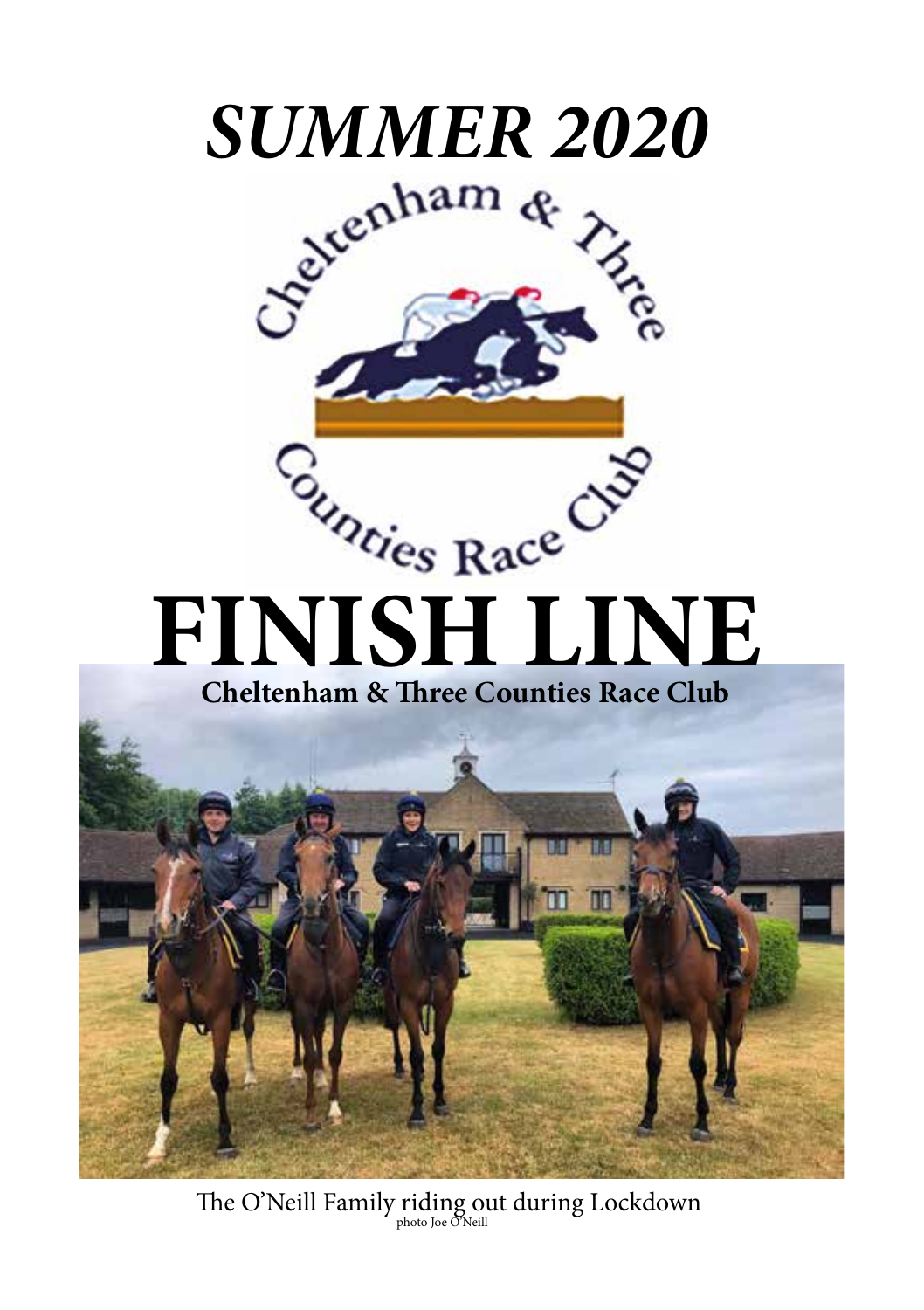# *RICHARD DAVIS AWARD*

For the Top Conditional Jockey riding at: Cheltenham, Chepstow, Hereford, Ludlow, Stratford, Warwick and **Worcester** during the period 6th May 2019 – 26th April 2020

(Sponsored by the Cheltenham &Three Counties Race Club)

Scoring: Winner 10 points, Second 7 points, Third 4 points, Fourth 2 points.

## Final Placings for the 2019 – 2020 Season

| 1st | Connor Brace     | 239 pts   |
|-----|------------------|-----------|
| 2nd | Jonjo O'Neill Jr | 212 pts   |
| 3rd | Ben Jones        | 178 pts   |
| 4th | Bryan Carver     | $117$ pts |
| 5th | Charlie Price    | 93 pts    |
| 6th | Richard Patrick  | 92 pts    |

Richard Davis was a talented jump jockey tragically killed in a fall over fences in 1996. This award is named in his memory.

#### *Editors Note:*

I will apologise for the lateness of this magazine but life has been very strange and manic for the last couple of months. I would like to thank everyone for their condolences on the death of my father which came as a shock to my mother and I as very sudden after coming home from hospital.

I would also like to send my sincere condolences to close family and friends of Liam Treadwell who was a friend of the club and recently passed away. Many of you will have read his articles in our magazine. #itsoknottobeok #mentalhealthawareness

# *TIPSTER COMPETITION*

| <b>Overall Winners</b>           |                        | Amount  |  |
|----------------------------------|------------------------|---------|--|
| 1st                              | Richard Shaw           | £250.00 |  |
| 2nd                              | <b>Terry Poulson</b>   | £100.00 |  |
| (Club Trophy Winner)             |                        |         |  |
| 3rd                              | Hugh Edwards           | £50.00  |  |
| 4th                              | Carol Mapson           | £40.00  |  |
| 5th                              | Michael Ogilvy         | £30.00  |  |
| 6th                              | Phil Bradley           | £25.00  |  |
| 7th                              | Paul Walker            | £20.00  |  |
| 8th                              | Michael Ogilvy         | £15.00  |  |
| 9th                              | Neil Jakes             | £10.00  |  |
| 10th                             | Alan Wellsteed         | £10.00  |  |
| <b>Monthly Winners</b><br>Amount |                        |         |  |
| DEC                              | <b>Grenville Davis</b> | £10.00  |  |
| JAN                              | Neil Jakes             | £10.00  |  |
| <b>FEB</b>                       | Hugh Edwards           | £10.00  |  |
| FEB                              | David Makin            | £10.00  |  |
| FEB                              | Penny Sturgis          | £10.00  |  |

## *Club Events*

At present we have nothing arranged for the rest of the year due to the current situation with Covid-19. We will do our best to keep you updated via email and on the website. Please do look out for any correspondence coming your way.

If you have any queries or questions please do not hesitate to get in touch with me or even if you would just like a chat.

Email: ctcrcchairman@gmail.com

Mobile: 07729 847724 (please leave a message)

Racing seems to be getting back to some sort of normality although there are still restrictions in place and online certificates to take so you can go racing as an owner.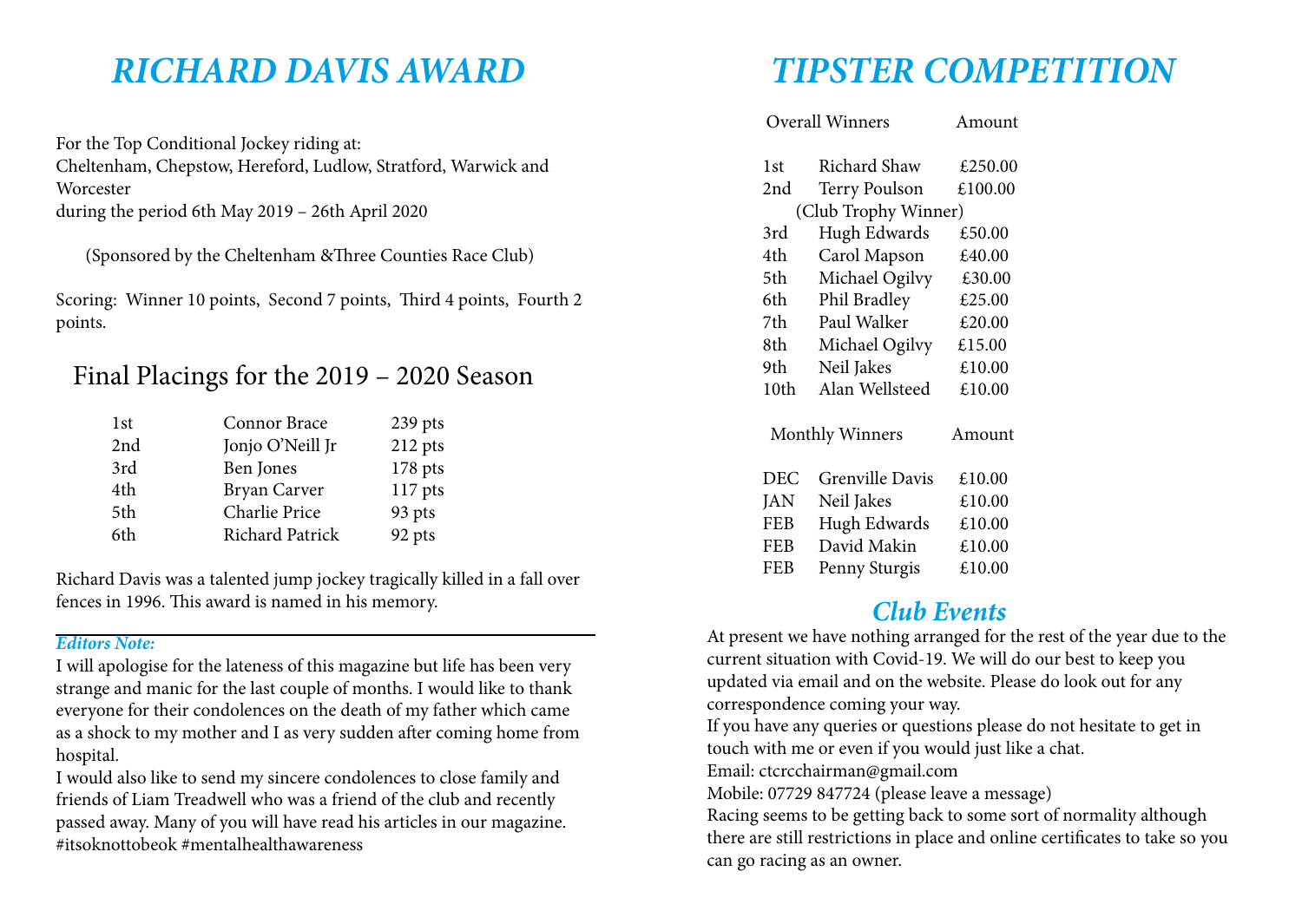# *David Massey Article*

So, how's the lockdown been for you? How much weight have you put on? Come on, stop kidding yourself, you have. I know for a fact I have, mainly because I have found a new hobby to keep me entertained during these difficult lockdown times.

I'd decided that I wanted to learn something new whilst we were all stuck at home, something to make it feel I'd not completely wasted my time by sitting on my backside all day every day. My first thought was to learn how to speak French properly, so that the next time I go to Auteuil I know a bit more than simply how to order two croissants in a boulangerie, but then I remembered how much I detested learning French at school, and that lasted about ten minutes.

So then I thought about learning to play bridge, something I have always wanted to do but never really had the patience for. And things were going well, until chapter 4 of my Bridge For Dummies, which basically told me to forget everything I'd learnt so

far, because bridge was waaaaay more complicated than that. At which point the book got launched through a window, and I needed a new hobby.

And I found one, in baking. I hadn't baked since I was in Mrs Wain's class (3N) back at grammar school, but the thought of something to eat as a reward for my labours made great appeal. So, with the remaining flour we had, I made a lemon drizzle. And, dear reader, you'll never guess what. It was superb.

Since then, I've baked every week. Cinnamon biscuits, chocolate cakes, scones, another drizzle. So it is hardly a surprise the bathroom scales and I are not on speaking terms at present. I've now set myself the target of getting on Bake Off in a year or two. The Lockdown Baker. The story writes itself, my friends.

I suppose we had best talk about racing, given that's what I'm here for. Well, there's not been much of it, that's for sure. I tried watching the Australian stuff for a short while, but the World Paint-Drying Championships were on Sky Sports 8 and I found that

considerably more interesting. The Hong Kong racing is slightly better, if only to see what crazy names they have come up with for the ex-British runners (my personal favourite being the Queen's Maths Prize, now renamed Kungfumaster Panda at Happy Valley) but now we have the French racing back, and that means some jumping action. Auteuil was originally staging most of the good stuff, but they have been temporarily forced to close, due to being in one of France's Coronavirus Red Zones, so it's Pau that's taken the lion's share of the good stuff.

I thoroughly enjoyed watching the X-Country from Lion D'Angers the other day. Their course makes Cheltenham's look something of a picnic, what with a massive threestep hill to climb and a huge water splash that resembles a small lake. Amazing Comedy, who we have seen running well at Cheltenham a couple of times, won well, leading almost all the way, and I expect we will see him try his luck over here later in the year.

And so, as I type this, we are just five days away from the resumption of racing on these shores, with Newcastle taking centre stage. I'm throwing a caveat of "hopefully" in here, because the ultimate decision about whether we get to race or not is going to be determined by the government, not the BHA, and I still have a nagging doubt at the back of my mind that we may not get going on the 1st, but possibly later in the week. We will see. As far as jumps racing goes, Southwell have stepped up and will be staging the first fixture a month later, God willing. A lot can go wrong between now and then, but my word, am I looking forward to horses jumping over things again. We could do with some rain between now and then as well in true fashion, as we've all been cooped up inside our houses, the weather for May has been glorious, and it looks like breaking a few records for least rainfall in the process.

The main thing is - you all stay safe, and let's get back racing safely as soon as we can. I'm off to Barnard Castle for an eye test.

Thanks for reading, and see you all in September.

David.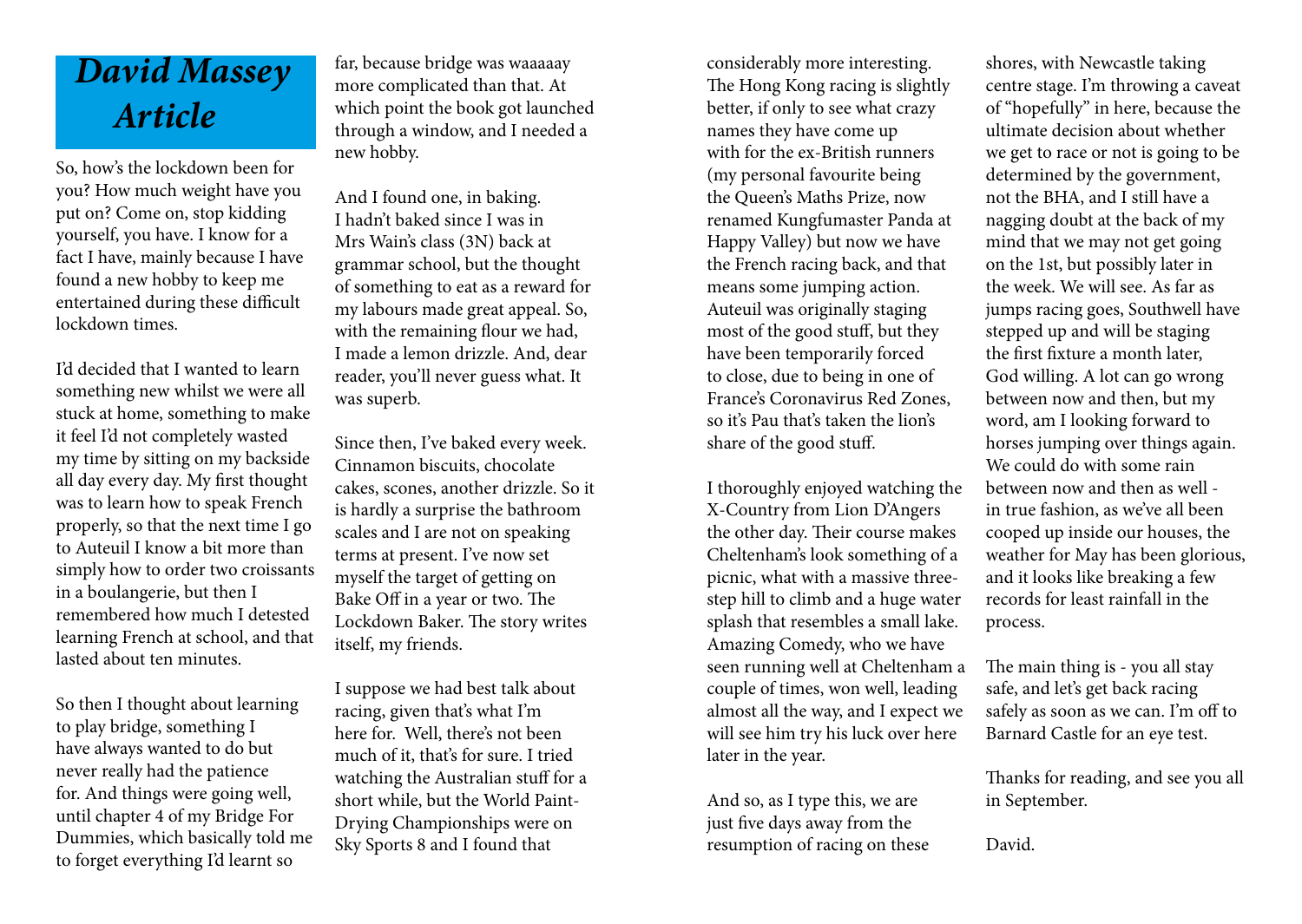# *John Hales Article*

All of the horses are now back home enjoying their Summer rest.

Up until the Cheltenham Festival we have put up with bad conditions due to the excessive rain, Which has presented us with a number of problems especially with the young horses waiting for their first race. It is ironical now that we need rain to improve the grazing. Maire Banrigh has just come home from the veterinary hospital at Newmarket. They have looked after her very well and I want to thank them. We will make a decision in September regarding her future but at the moment it looks as if she may never race again. Having won 6 races on the trot, her fall in the Arkle may prove to be the end of her racing career. I have been very lucky over the years to own

some very good horses and Maire Banrigh was up there with the best of them. She was the perfect racehorse, she had plenty of pace and was a natural jumper. In addition she had a "Stayers Pedigree" her temperament was excellent and she totally relaxed at the start of her races. We may now never know what she could have achieved but this week she is back to being a very happy horse in her stable. We are waiting to put her out. We are waiting for AuxPtits Soins to have stitches taken out of his head ( cut his head when jumping up on the box walker.) then they will both be together in the field. We will wait until September before making a final decision but in the meantime we are looking at potential stallions with a view to putting her in foal next Spring. With her looks breeding and temperament she should make an excellent Brood

#### Mare.

Politologue now shares a 15 acre field with 4 other horses (Fidelio Vallis, Protektorat, Eclair Danaiy, and Grandads Cottage ) looking ahead to next season you will see Protektorat and Eclair Danaiy go over fences and maybe Fidelio Vallis, Grandads Cottage and Flash Collonges over hurdles.

By the end of July they will all be back in training and in the meantime I will continue to watch Politologue win the Queen Mother Chase usually 2/3 times per day. A fantastic exhibition of jumping at speed. Congratulations to Paul Nicholls and team Ditcheat for producing the horse in such fantastic racing condition.



 Politologue in the winners enclosure after winning The Queen Mother Champion Chase at Cheltenham on 11.3.2020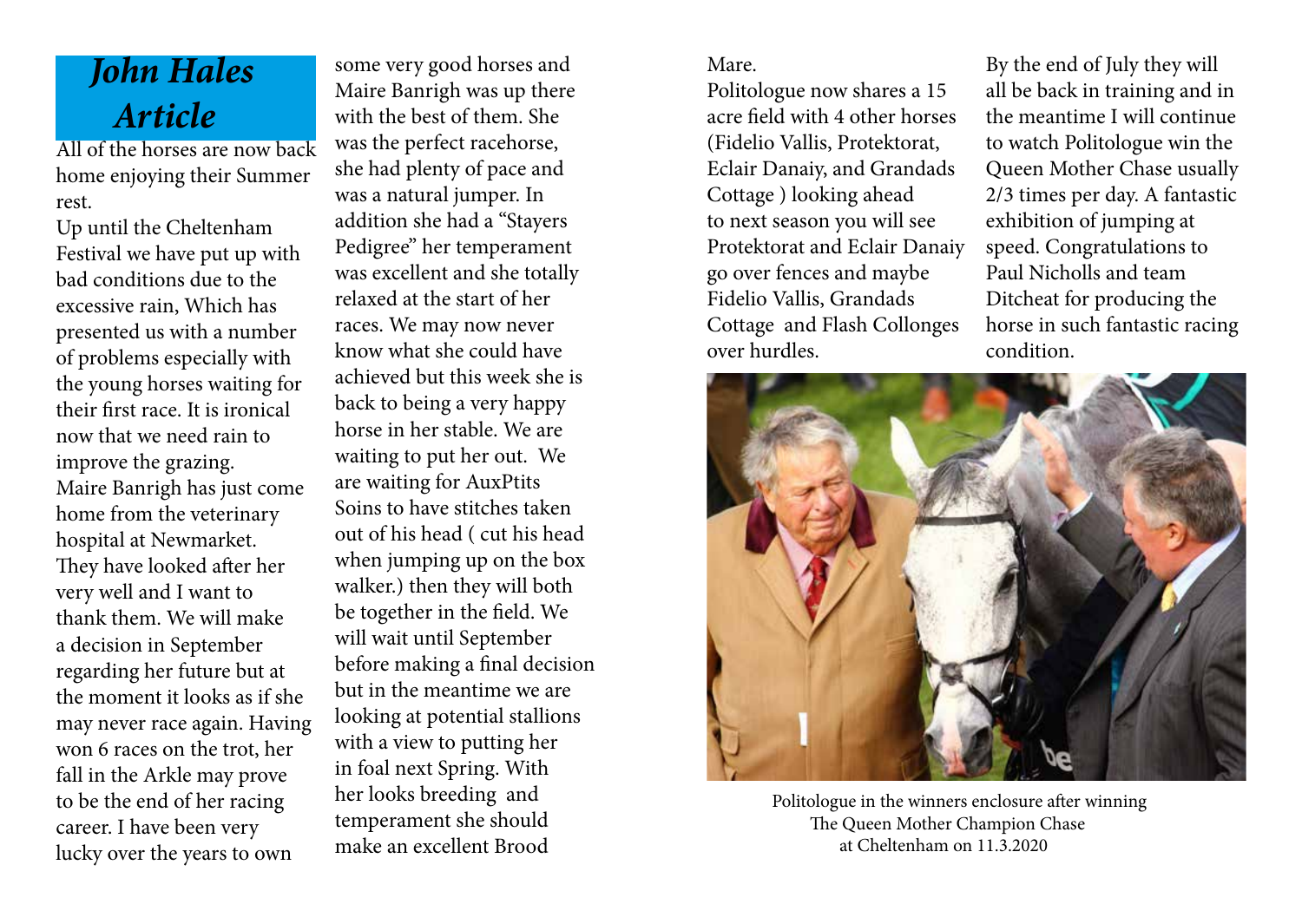## *JoJo's Article*

The Employee of the Month for March went to Georgia Plumb, 19, for her hard work with Soaring Glory, a duel bumper winner. She looked after him and rode him every day, even on her Sundays off. Georgia came from the Northern Horseracing College and this was her second season here. She recently passed her driving test and holds aspirations to become a pupil assistant.

## **EMPLOYEE OF THE MONTH**



Sunday  $16<sup>th</sup>$  March – The Grand National was cancelled due to the coronavirus pandemic. This left everyone staggered at how the Cheltenham Festival had happened merely days before.

17<sup>th</sup> – Racing, 'pointing and sales were called off until at least the beginning of May, resulting

in an early end to the season. We finished up with 61 winners, beating last year's total. Thirty horses were moved into the barn to be roughed off. The yard introduced coronavirus procedures – no one riding upsides, a two-metre rule, only one person in the tack room and office, and the hostel-dwellers were asked to stay within their own hostels and not mingle. Tommy Frogley was sent home after continuing to cough and conditional jockey Ed Austin stayed away for a fortnight after there was a case of coronavirus from Hereford Racecourse where he had ridden. There was no need to put up handsanitisers as there are about thirty dotted around the yard already!



Tommy in PPE

 Daisy celebrated her third birthday with a new squeaky ball, a long walk and lots of fuss.

 19th – First lot was shunted back to 9:00 to enable staff to go shopping. There were empty shelves and no loo roll, but plenty of other provisions. By now, terms like coronavirus, Covid-19, social distancing, self-isolating, furlough and lockdown were familiar. Rachel McMahon was overheard saying, "I've got wine, frozen pizza and IJF Monopoly so I'm all sorted."

Rachel, 23, came to us in last September. She had previously studied a degree in Equine Business at Maynooth University and, after graduating, moved to London to partake in the 2019 BHA Graduate Programme. She was based within the BHA headquarters and divided her time between the Stewarding and Disciplinary Departments. Rachel spent one day a week on various racecourses where she was based in the Stewards Room, aiding with stewards' enquiries and collecting post-race reports.

Growing up in Limerick, Rachel was involved in racing through helping her father train ponies at home for pony racing and 'flapping'. She rode her first winner aged eleven. Rachel began working at Martinstown at sixteen and continued to work there for six years, dealing with a multitude of horses including legends like Istabraq, Don't Push It and Binocular. She spent a summer in Wales working for Rebecca Curtis before returning home to complete her degree. She then rode out for Gordon Elliot before university lectures. Rachel has made good progress since starting here, has driven to the races alone and introduced weekly 'Wine Wednesdays' throughout the hostels. In March, she led up her first winner when Darsi In The Park won

at Uttoxeter and she cannot wait to lead in a winner for JP!

 $24<sup>th</sup>$  – All pubs, clubs, cafes and restaurants were shut for the foreseeable future. Becky Chanin, the landlady from the Plough Inn, left crates of food over the wall, at the bottom of the gallops. The food would have been thrown away and included mushrooms, tomatoes, peanuts, tubs of banoffee pie, lemons, grapefruit juice, treacle tart, crème brulee, cottage pie, fish pie, wheels of camembert cheese, even baked beans! It was very thoughtful of Becky and we all feasted for a couple of days.

The Olympics were postponed for a year, and Irish racing until at least April.

 $25<sup>th</sup>$  – The vard received four scrumptious sponge cakes from our amazing owners Sir and Lady Broughton, iced in their red and green colours. In line with our new coronavirus regulations, the office sliced up the cakes and took them round as it was more hygienic! Firstly, there was a carrot cake, rocky road flavour and a traditional Victoria sponge.

Notawordofalie (Tabitha) left for Coolmore. I was sorry to see her go; she won a bumper for me in Kelso and, under the nervousness, she was sweet. She was fairly well bred, a half-sister Class 1 winner Winter Escape, so hopefully she will have lovely foals.

 For the first time ever, the Racing Post stopped printing paper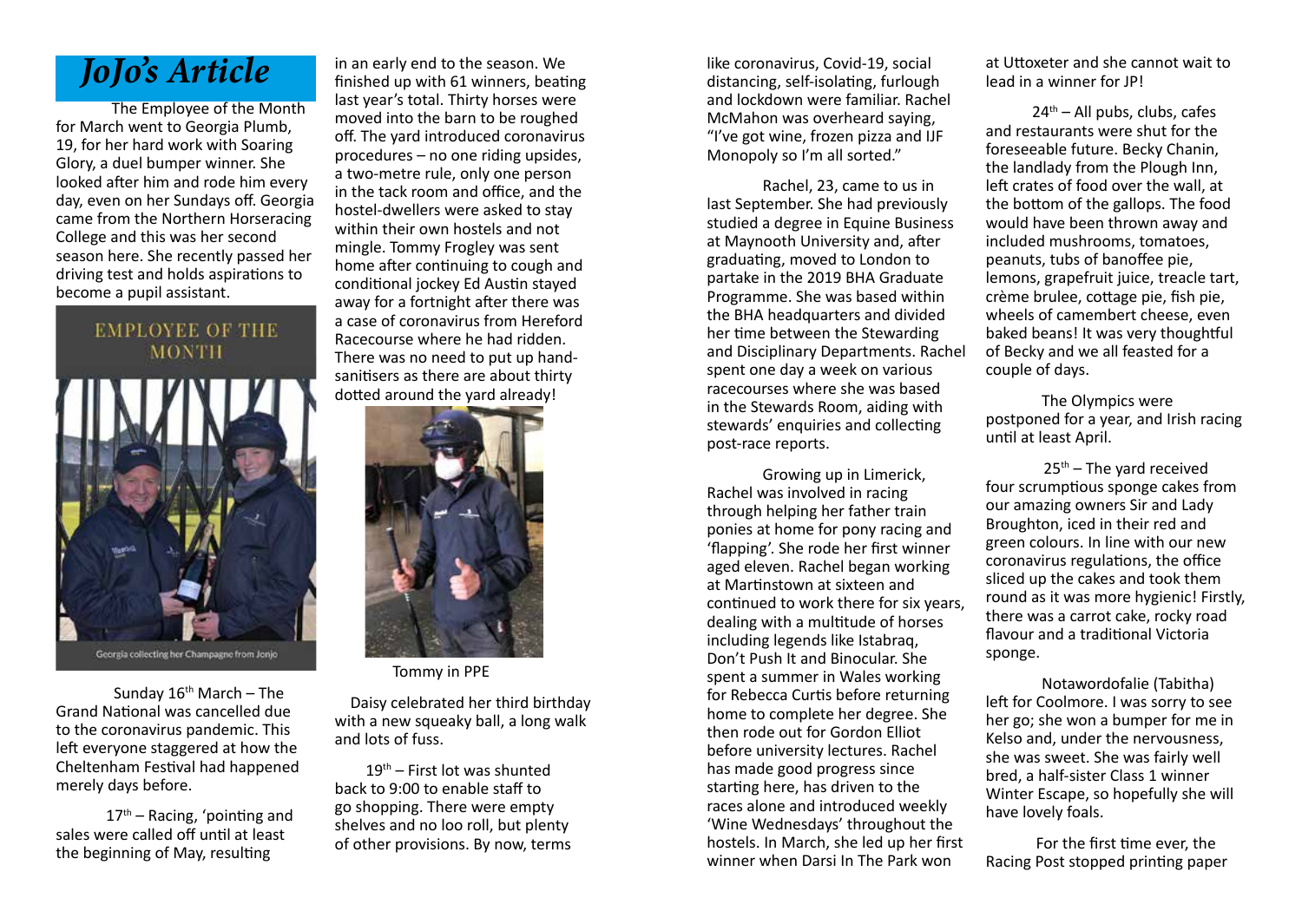issues and only became available as the App and online versions.

 There was much washing of rugs and equipment. Katie Stubbs and Alex Howitt, working hard and trying to be helpful, put loads of grooming kitbags into the industrial washing machine. When I pulled them out at the end of the cycle, the drawstrings were all tangled, and lots of the Wasdell Group lettering had peeled off. (Usually I handwash them.) There were white and yellow letters everywhere; a crazy alphabet lying in the bottom of the drum and littering the floor, which took a lot of sweeping out. To this day, I keep finding random little letters!



The 31<sup>st</sup> March was many of the staff's final day before they stopped work 'on furlough'. It coincided with the last of the Broughtons' cakes, a delicious lemon sponge, which was a lovely touch.



 Lots of the horses went on holiday, small herds in warm turn out rugs in lush fields. Mountains of dirty rugs and sheets were piled up alongside the washing machines, overflowing into the former farrier's box. Lead ropes, bandages, fibergees, webbing headcollars also awaited cleaning; as well as Polypads and number cloths from the tack room. Georgia and I started by washing brushes, leaving them out in the sun to dry.

The total of horses left in training was seventeen – one on the walker, one on box rest and fifteen being ridden.



1<sup>st</sup> April – Punchestown Festival was cancelled.

 $2<sup>nd</sup>$  – The BHA cancelled racing for the foreseeable future. The next day, those fifteen in training went out in rugs, without needing roughing off as it was so sunny. This left two in training our flat horses Itoldyoutobackit and Imperial Command.



 Even though my three lots were now turned out, I remained to wash the rugs, whilst the majority of the yardies were drafted into the maintenance team. The two head lads fed the fields twice daily; this was a big task with ninety-three out. The sons Jonjo Junior and AJ rode one lot and then worked around the estate. Junior has proved very able at tractor-driving, chain-harrowing all the grassy areas into Wimbledonworthy stripes! He achieved Conditional Jockey of the Year and we felt proud of him.



 The dogs, Hughie and Daisy, were good company when I spent hours folding up the clean rugs. They sunbathes, slept, snoozed, sniffed and sprawled near me, often on top of the rugs I was attempting to fold. In the afternoons, when I was doing the horses in the barn (the three left

in!), Daisy ratted down the drains, ears pricked, nose squashed to the grates, poised to pounce.



 I had created a card via Moonpig to thank Sir and Lady Broughton for the cakes, personalising it with photos of their runners and winners. Regrettably, I had ordered it too late for many of my colleagues to sign, so the number of signatures was more sparse than usual. Yet, I still wished to thank the Broughtons for their



l

 $11<sup>th</sup> - 1$  pulled the last of the stable rugs out of the washing machine and hung them up to dry. The big washing machine had been going constantly and I had commandeered the domestic washing machine, usually only used for racing silks, only putting in a single sheet as I did not want to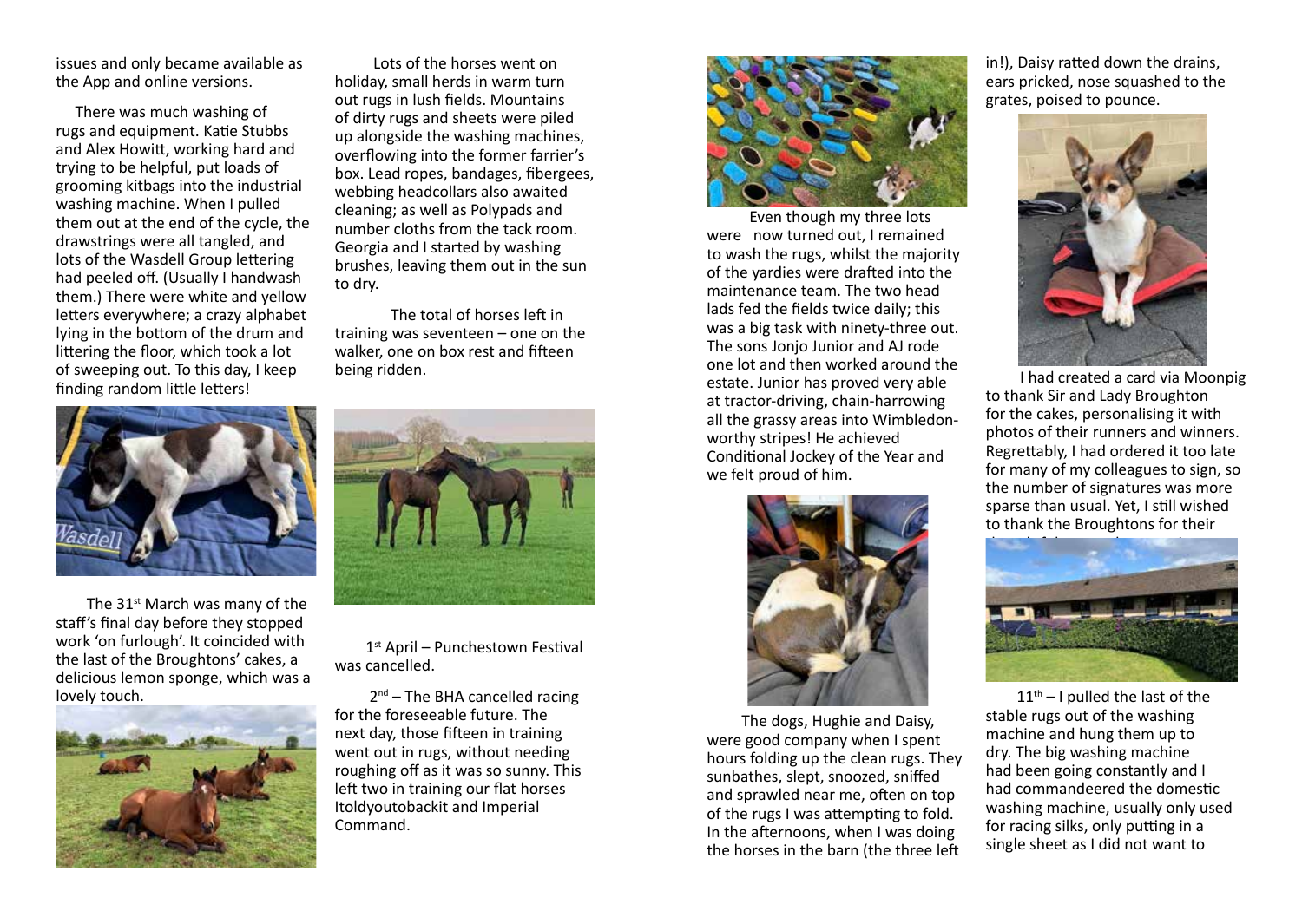break it. I used about forty litres of detergent. I hung everything to dripdry on the fence up at the helipad or on the 'winner's circle' hedges in first yard. The sunshine really helped, and then I dried them off completely in the two drying rooms.



We spent all the morning in the fields, stripping off the horses' outdoor rugs. All except for Adicci, who would not be caught even after being corralled and spent the day sweating in the heat of 24˚. Funnily enough, he was caught that afternoon…

Even though the stable rugs were all washed and stored neatly in the rug room, I now had a big pile of dirty outdoor rugs so was not jobless for long!

 $22^{nd} - I$  power-hosed the final turn-out rugs. I felt rather sorry to have finished all the rugs but relieved too. I had been consistently assisted by the hot temperatures and sunshine. There were eleven dripdrying on the fence by the helipad and the last twelve hanging on the hedge.

Despite lockdown, I went on a journey, but it was regrettably

to rush a colicky youngster to our vets on the outskirts of Lambourn. In different times, hitting Swindon at rush hour would have been a hinderance, but there was no rush hour, no queues and not many cars on the roads.

The next day, I was given the sad news that the horse had not survived – he was unraced for us but had been placed in an Irish 'point. This kind of event becomes "all in a day's work" but never stops being sad. Yet, I knew when he was obviously suffering, glassy eyed and listless that I probably would never be picking him up to come home.



John Dina won Employee of the Month for April. He joined the team in September 2015, and now manages the swimming alongside Florin 'Fred' Mirea. He looks after Hang Tough, Quarenta, Django Django who all won last season and talented but fragile Palmers Hill and Champagne At Tara. John helps Johnny to feed on his weekend, has been pressure-washing the dirty stables and is a deserving recipient of

#### this award.



Racing Welfare's singing contest, the Furlong Factor, is a cheerful initiative. It has been fun watching the heats, seeing trainers, stable staff and jockeys on social media. Though, the video of Lizzie Kelly that changed halfway through into a braying donkey was rather mean. And the one of Luke Harvey in the bath, where the bubbles were thankfully plentiful, and the camera remained at the top end. Jamie Osborne and team need to be saluted for their wonderful shows with a trumpet, familiar National Hunt faces, guitar, great songs and fantastic choreography. Rebel Racing and their trainer Richard Spencer also made amazing videos and put up lovely photos of their daily life in Newmarket. Social media has been refreshing, fun and positive in an otherwise darkly worrying time.

 As racing endured foot and mouth and, more recently, equine influenza, it will survive this. The race

days will start up again but, at the moment, people are more important. Stay safe, stay well and see you again in the autumn.



 Jo hard at work (photo courtesy of Jonjo Racing)



A belated Happy Wedding Anniversary on May 19th to Jo and Joe from all of us at CTCRC.

Editor: Don't kill me for putting the last 2 photos in but I couldn't resist.

I also totally agree about the Jamie Osborne and Team videos. They kept me laughing when most needed.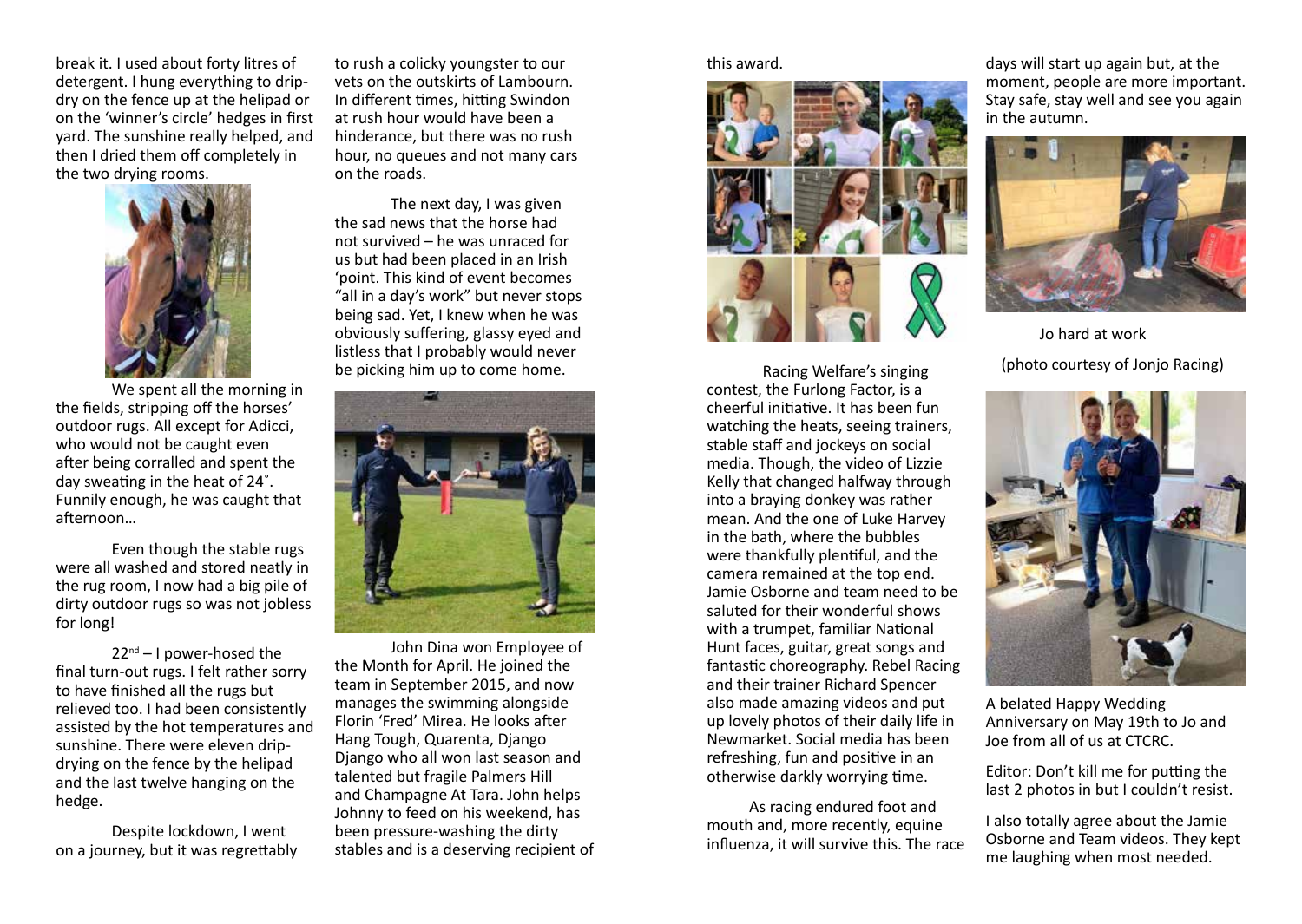## *Interview with ..... Charlie Parkin*

### **Race Day Presenter**

Having called announcements for years, Charlie Parkin has become the voice of many racecourses, most notably Cheltenham. A lifelong racing fan,he has also made this sport his profession.

#### 1) *How did you get into race day presenting? Having graduated from*  Huddersfield Polytechnic with a degree in Business Studies, I wrote to selected racecourses and racing bodies with the hope of getting into racecourse management. I was offered an interview at the Racing Information Bureau (the commercial wing of the Racecourse Association) and moved to Ascot in January 1985 to train as a Public Relations Officer. After a couple of years working at all the courses from Newton Abbot in the west to Lingfield Park in the east, I relocated back to the Midlands, to work at several courses here and made Worcester my home. Under a costcutting exercise two or three years later, the RCA and Racetech merged the jobs of Public Relations Officer and Racecourse Announcer and Raceday Presenters evolved

– six of us countrywide with about ten courses each. Then more cost-cutting at the RCA led to us all being made redundant, but instantly being re-employed directly by the courses we were working for, thus becoming self-employed.



2) *In a nutshell, what does your job entail?* 

Basically, to liaise with the racecourse management regarding the day's events and in particular regarding sponsors of races. To assist sponsors with the judging and presenting of best turned-out horse awards prior to races and to MC the presentations of trophies to winning connections post race. Also, to provide racegoers with information regarding withdrawals, non-runners, the going, stewards enquiries, jockey changes, colour changes and weight changes on behalf of the BHA – and to call

individuals (usually trainers or their representatives) to the Weighing Room and to announce the starting prices and Tote returns.

#### 3) *Which racecourses have you worked at?*

To save space, it's probably easier to mention those for whom I have not worked – none of the Scottish courses, nor Newcastle, Carlisle, Redcar, Sedgefield, Catterick, Ripon, Wetherby, York, Beverley or Chelmsford.

- 4) *Which is your favourite racecourse?*  Jumps – Cheltenham, Flat – Salisbury.
- 5) *Please describe your typical race day:*

I always arrive at a course three hours before racing. Do my homework into the sponsors and make my notes. My time is spent between the Broadcast Office in the Weighing Room, the Paddock and the Winners Enclosure. 45 minutes before the first race, announcements begin – the welcome, going report, Tote details, non-runners, jockey changes and the framing of the first race, plus any particular announcements from the racecourse management about things that may be going on during the afternoon. Repeat the

non-runners, jockey changes and going, and then to the parade ring to meet the race sponsors and judge the BTO. Oversee the presentation of the award and then to the weighing Room to announce the winner's name. Watch the race, announce the SPs and Tote returns and then head to the Winner's Enclosure to contact the winning connections and learn who will be receiving the trophies. MC the presentations and then back to the weighing Room to repeat the process for the remaining races.

#### 6) *What aspect of racing has been perfected?*

Not everything by a long way, but probably the most pleasing is the advances made in medical and safety measures for jockeys and for the welfare of horses.

#### 7) *Where could improvements still be made?*

I have been 'campaigning' for years for an audible sound (similar to the bingbong used to announce a Stewards' Enquiry) to accompany the 'Weighed-In' announcement. Probably the most important industry announcement that is made (to help the betting money turn over) - and yet it is often lost with everything else that is going on.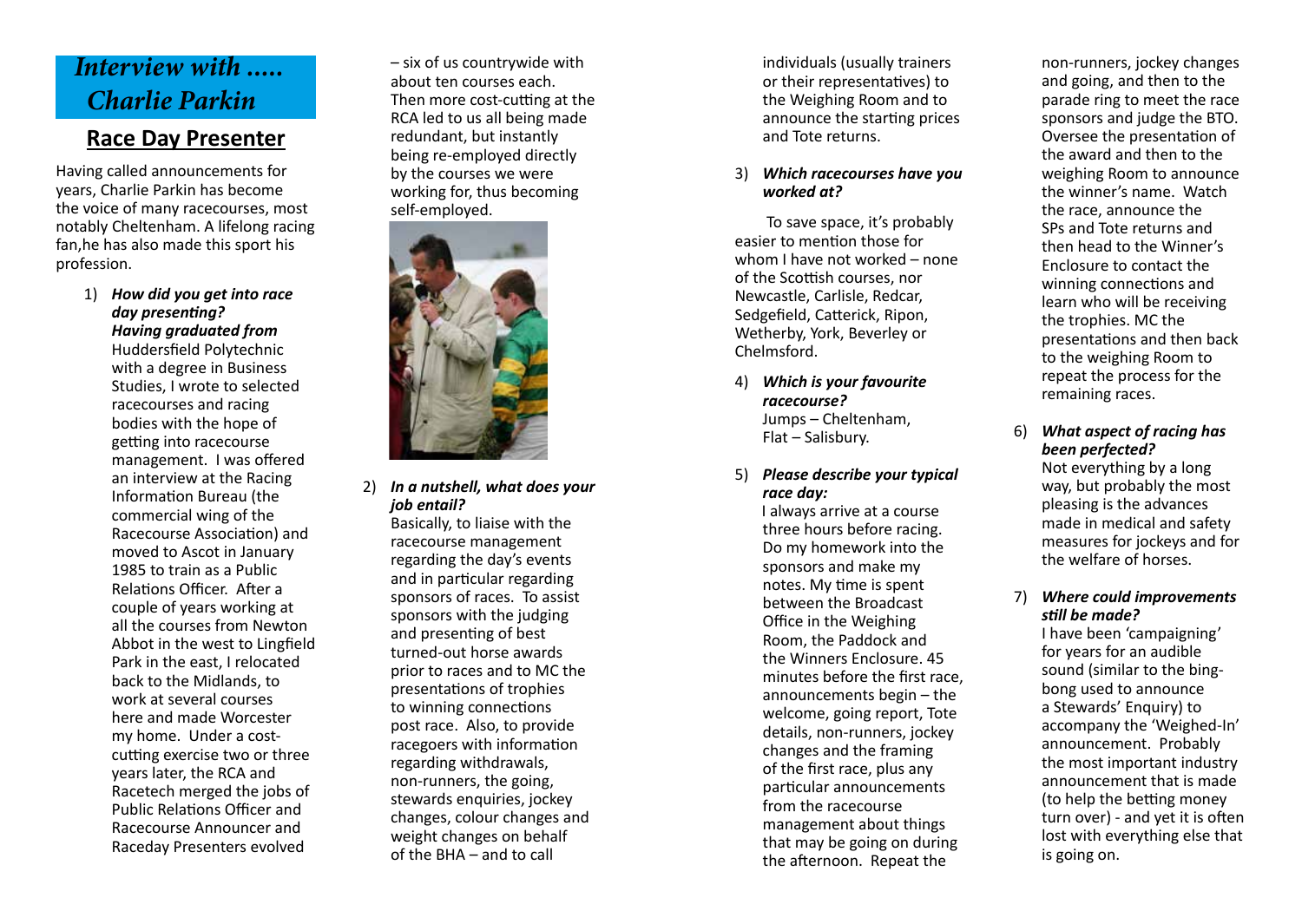8) *Have the themed race days (ladies' days, Irish music nights, family fun days, concerts, etc) broadened the appeal of racing?* 

Without a doubt they have, but being somewhat old-fashioned and certainly cynical, I do prefer courses that concentrate on the quality of racing and prize money above gimmicks and sideshows.

#### 9) *Who do you admire in racing?*

Plenty of people both now and over the years, but at the top is Sir Anthony McCoy.

#### 10) *Which was your favourite racehorse(s)?*

 I don't have one, but rather have favourite races. So, Troy's amazing win in the 1979 'toilet roll' Derby and Baron Blakeney and (whipless) Paul Leach giving Martin Pipe his first Festival Winner in the 1981 Triumph Hurdle. And for monetary reasons, For Auction at 40-1 in the 1982 Champion Hurdle and Hallo Dandy and Neil Doughty leaping to victory in the 1984 Grand National at 13-1.

#### 11) *Has any race day stood out above all the others and why?*

The scenes after Dawn Run's success in the 1986 Cheltenham Gold Cup were something very special.

12) *Have you ever had any involvement in racehorse ownership?*  I was the manager of Cheltenham Racing Ltd (Cheltenham Racecourse's racehorse ownership group) from 1995 until it ended a few years ago. Have since managed the Cheltenham Racing Club (made-up of existing CRL members) and our horses are trained by Sophie Leech.



13) *What are your hobbies?*  Being a season ticket holder at Elland Road means much of my time is spent on the road to and from Leeds. I love a game of Backgammon (was once rated  $52<sup>nd</sup>$  in the country), enjoy gardening and growing stuff and cooking. I am addicted to TV and Gran Turismo on the PlayStation! **Editors Note:** Charlie will be very happy with Leeds going up!

By Jo O'Neill

## *Interview with .. Leigh Pollard* **Head of Travelling to Kim Bailey**

*Leigh Pollard, 37, is a familiar sight alongside Kim Bailey's runners. Her love of horses goes beyond the racecourse and she competes her own horses. Leigh lives in Churchdown, only about fifteen minutes from the yard.* 

#### *Did you ride as a child?*

I started riding at the age of 5 and had my own ponies from the age of 10. I have always had horses since then and now have three ex-racehorses of my own. One is retired but I enjoy eventing and team chasing when I have time!

#### *How did you get into racing?*

My ex-boyfriend followed racing and owned racehorses, so I was able to go racing with him regularly and spend time with his horses. I was a member of Cheltenham racecourse and attended every meeting. I worked at a riding school then a thoroughbred stud and when I left there, I wanted to get into the riding side so joined a point to point yard in Surrey.

#### *What trainers have you worked for?*

I worked for point to point jockey/ trainer Phil York for 2 years and I have been with Kim Bailey for 8; starting as a stable lad then moving to second travelling and now travelling head girl.

#### *What other equestrian activities do you compete in?*

I compete in one day events through the summer and team chase in spring and autumn. I also enjoy hunting, but I don't often have time to go!



*What is your favourite racehorse?* My favourite racehorse that I used to look after was Wedger Pardy. He arrived at Kim Bailey's at the same time I did, and I was lucky enough to look after him and ride him regularly. He was a cross country specialist and so ran at Cheltenham Racecourse and at the Festival. I try not to get too attached to individual horses now as it gets difficult when they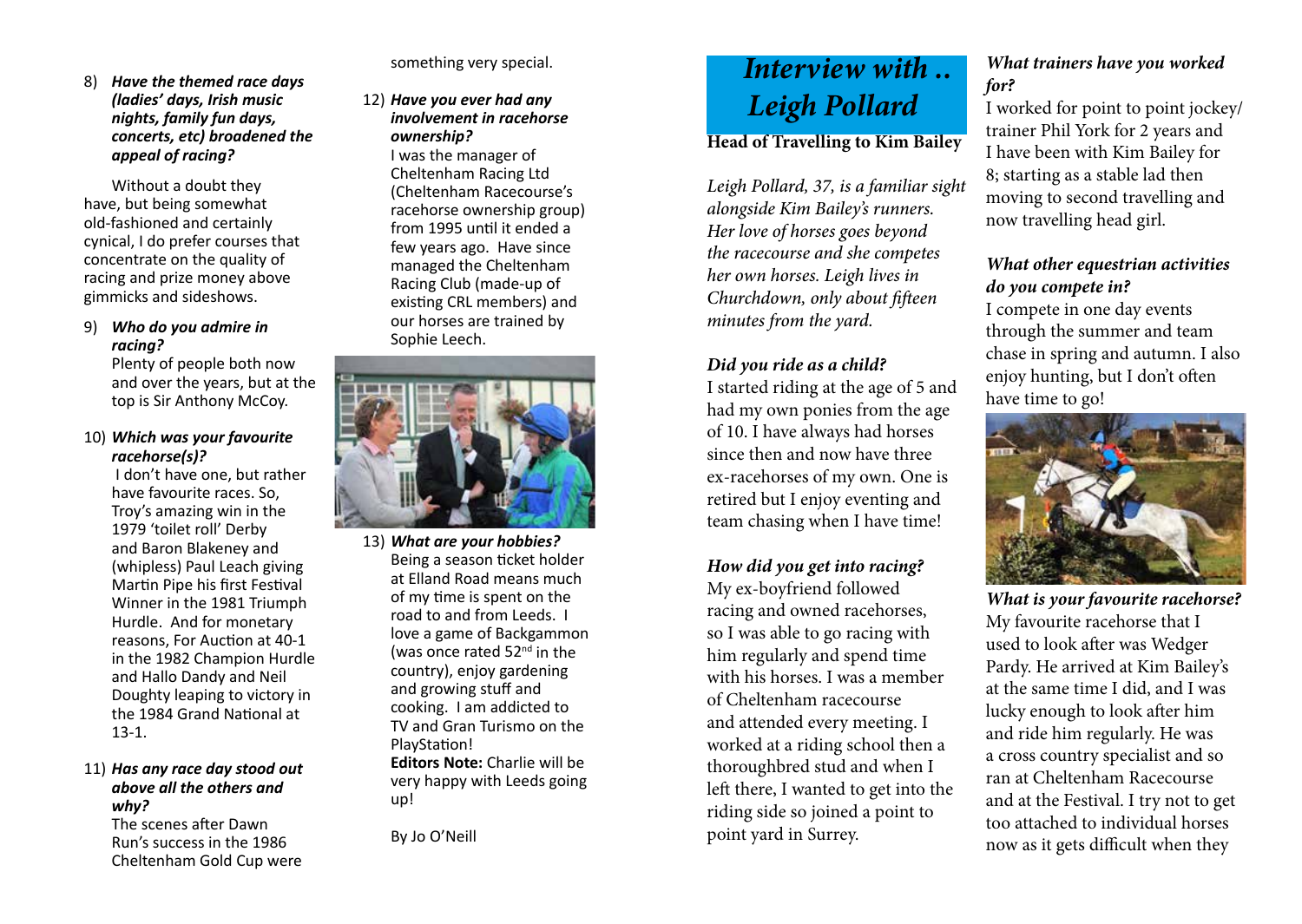retire or move on but I do have a soft spot for certain horses that I lead up on a regular basis, including Wandrin Star who has won several races and recently ran in the Beecher around the Grand National fences.

#### *What is your favourite racecourse?*

Cheltenham has to be my favourite because of the atmosphere, and the fact that it is unlike anywhere else. I used to go to every meeting there before I worked in racing, so I feel I know it well. It is notoriously difficult to win races there and so any good run is a real achievement. It is the only place I don't complain about the long lead up!!



#### *What has been your favourite day's racing so far?*

There have been so many good days racing that it is hard to pick them out but winning at the Festival was a huge highlight,

and leading up Charbel in the Tingle Creek at Sandown always stands out. He didn't win but I felt very lucky to have a runner good enough to be in the race.

#### *Do you have any plans for the future?*

I have worked hard to get to the point I am at now and I am settled in my job and have no thoughts about moving on. I feel that I have been with Kim Bailey for so long now that, if I was to leave, I would come out of racing rather than move to another yard. I plan to get my HGV license in the near future, which will give me more options when the time comes.

#### *What is your typical day going racing?*

My typical day racing would be to arrive at the yard around an hour and a half before I am due to leave for the races. I will clean and sort the kit (bridles/girths etc) from the day before and make sure I have all the correct kit for the day. I will prepare the horses for travelling and load them and the kit on the lorry. We aim to arrive at the races around 2 and a half hours before the horse is due to run and on arrival I will bath and plait the horse and declare (signing them in and putting the colours in the weighing room). I will get the horse ready for the race and leave the stable yard half an hour before he is due to run. After the horse has run, I will wash him and walk him until he has stopped blowing. Wash the bridle etc then, if all is well, take the horse home. Once we return home and the horse is rugged up and happy in his stable, I will repack the kit for the next day.

#### *What is your favourite aspect of racing?*

I feel very lucky to be at the business end of the job and to see the end result. Everyone works towards getting the horses to the races in the best possible condition and we all hope they will run their best, so it is nice to be there to see it.

#### *And your least favourite?*

The weather!! Especially this year that has been particularly wet and the ground has been soft, everything comes back covered in mud and it takes a lot of cleaning!! It is not much fun being outside all day when it is wet and windy.

#### *What is the best advice you can give about working in racing?*

To work hard and prove yourself. You won't get given opportunities for no reason but if you work hard, you will be well rewarded.

#### *What is the best advice you were given?*

Not so much advice but I applied for the travelling head girl job straight from being a stable girl, but I was turned down as Mr Bailey didn't feel I was ready. I was devastated at the time but then he created the second travelling job for me. I look back on it now and I am grateful he did it that was as I was definitely not ready. I learnt a lot that year so when the job came up again, I could do it well.

#### *What is your ideal day off?!*

Spending time with my horses. Some think I am mad, but it is completely different from working with them. I particularly enjoy a successful day out competing!



By Jo O'Neill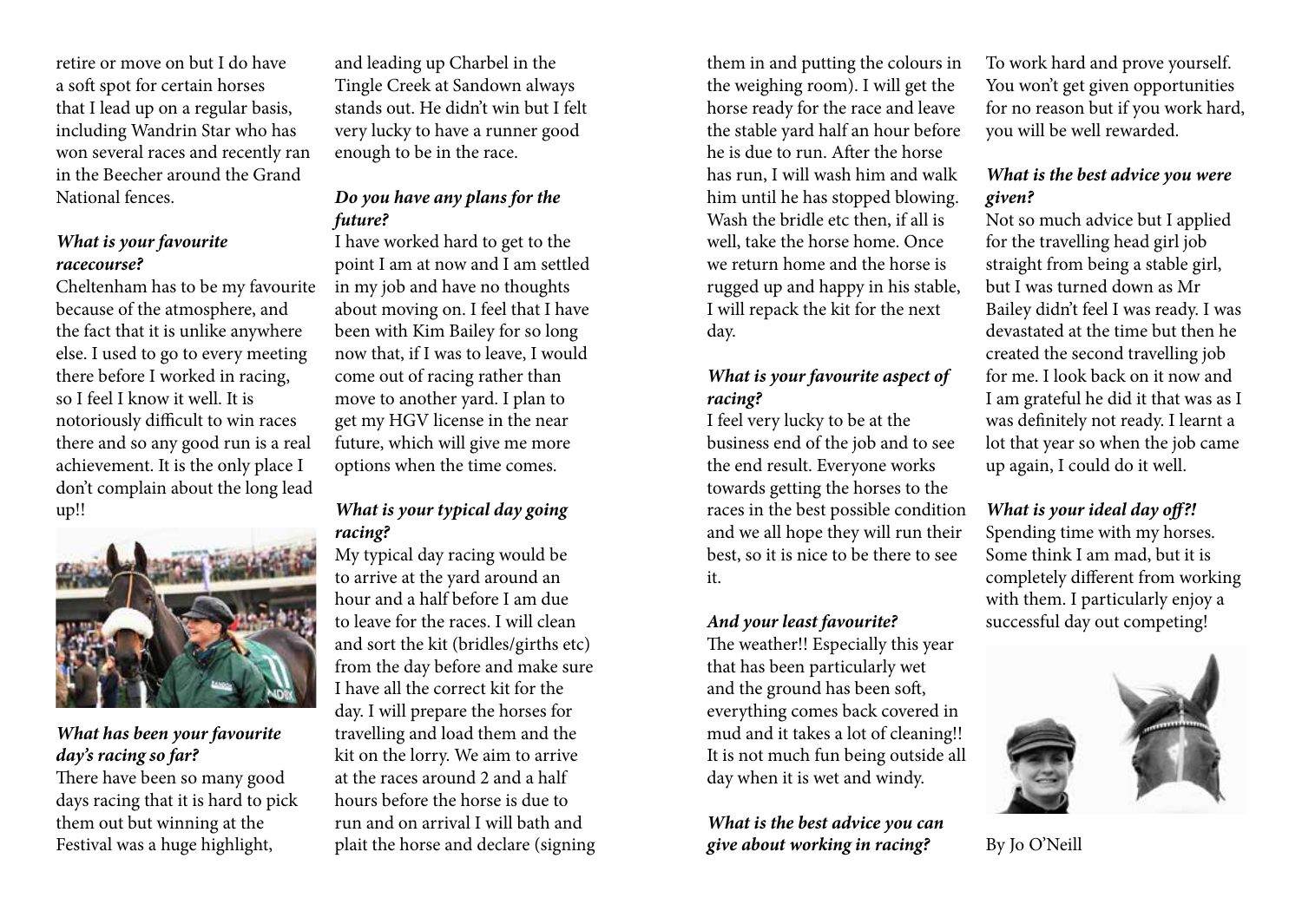## *Interview with .... Louise Armour By Jo O'Neill*



Louise Armour has been involved with racing for most of her working life. A racing secretary for six years before the need to spread her working wings saw her relocate back to her native Scotland. Since then, there has been no looking back with varied, colourful jobs at different racecourses. Yet, Louise has not strayed that far from her former office work whilst working for Grand National-winning jockey Jason Maguire. She performs secretarial and administration work for Jason and his wife Lauren, including aiding their new venture of a rehabilitation and pretraining yard near Birdlip.

Louise lives in Ayrshire

but travels constantly for her freelance work. It is not unusual for Louise to be in Doncaster for the Sales, or staying with friends in her beloved, former haunt of Gloucestershire, or in a B&B in Johnstown, near Kill, Co Kildare, where she has stayed so much during working for Goffs she is one of the family! Louise has a true love affair with Ireland and has even helped bookmaker (and good friend) Mary Carty, whose "Mammy" was the first ever female bookie in 1979 at Galway Racecourse.



*When did your interest in racing begin?*

I've always had a love of horses and have ridden since I was 4. I used to love watching showjumping and racing on television – Olympia, Horse Of The Year Show, Hickstead, the Grand National and Cheltenham Festival. I suppose I took a keener interest in racing after getting a retired racehorse from local trainer, Linda Perratt –

Scottish Gold ("Scottie") was my horse of a lifetime! After leaving University, I worked for Nationwide Building Society (I was actually chosen to be in their national TV adverts!). I then moved onto a local Housing Association doing their PR and Marketing, before moving to the Middle East to work for a PR Company in Bahrain – the Formula 1 track was being built there at the time. It was a fantastic experience – I was the only Brit in the office, the other staff were all Bahraini or Indian – I loved learning all about the different cultures. On returning from there, I moved to the Cotswolds and started working in racing – I couldn't believe I could get paid to do my hobby!

#### *Do you prefer Flat or National Hunt?* National Hunt.

#### *Please describe the job of a racing secretary:*

The Racing Secretary job is everything from being a secretary, an organiser, a nursemaid, mother and counsellor to the staff... and a cook – cooking breakfasts for owners and mornings on the gallops, as well as making dinners

for some of the staff! It's not a job – it's a way of life, but a bloody good way of life!

#### *Which trainers have you worked for in his role?*

Ian Williams for a few months, before moving to Jonjo O'Neill.

#### *What is your favourite racing memory?*

Imperial Commander winning the Cheltenham Cold Cup in 2010 for the Nigel Twiston-Davies team, followed up 3 weeks later by Don't Push It winning the Grand National for us at Jonjo's. I think we partied in the Cotswolds for a month! Fantastic memories that money can't buy.



*Which roles have you had since? Since leaving Jonjo's,*  I've been very lucky with Vix Bowen-Jones at Cheltenham Racecourse asking me to help her with the organisation of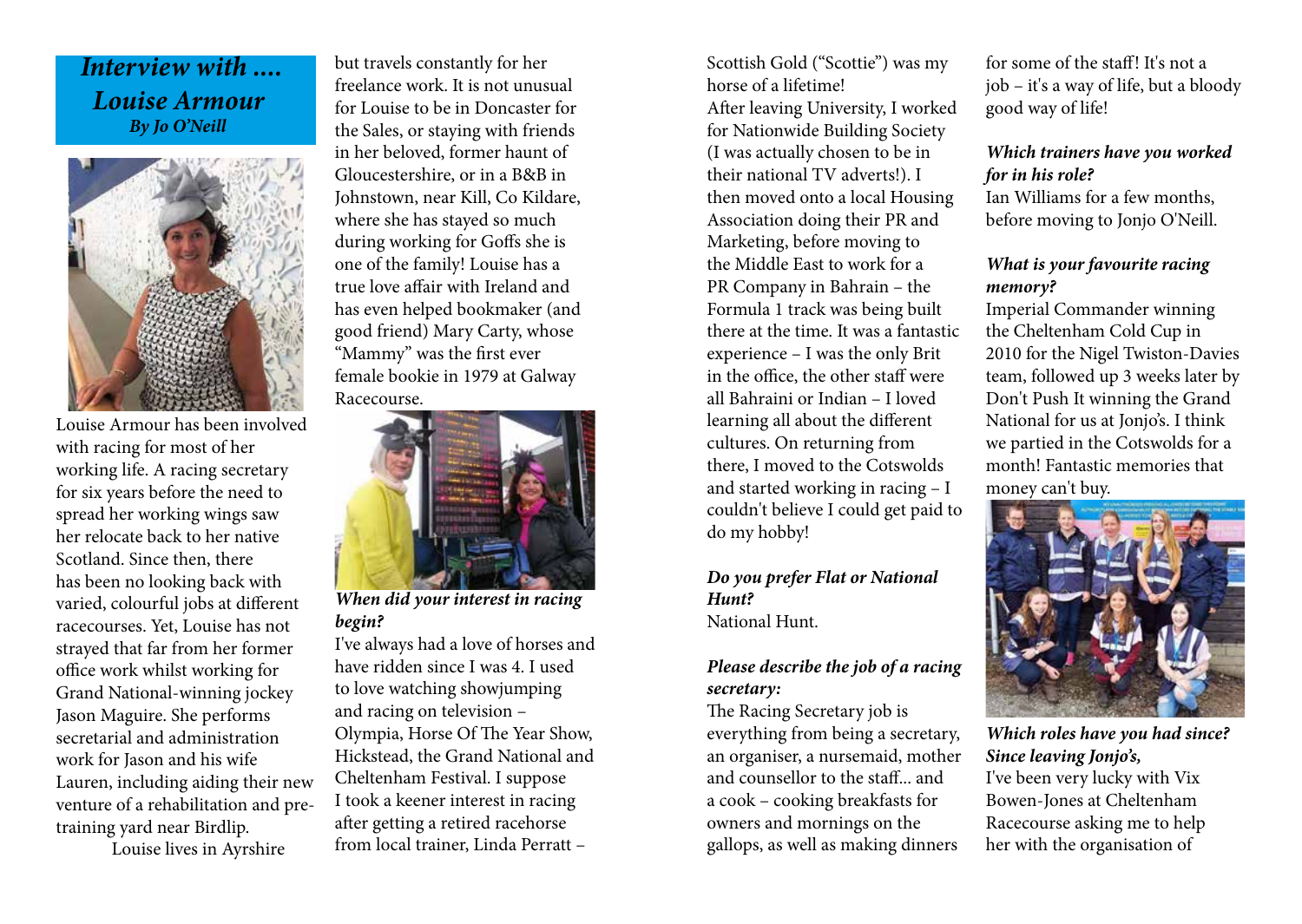Owners & Trainers Badges. I am usually in the office a couple of days before racing, and for the Festival, two weeks before. Anthea Morshead and Andrew Tulloch were also very good to me, with Anthea asking me to take on the Stable Manager role at Cartmel Racecourse, as well as Parade Ring Assistant at York Racecourse. A role that, later led onto running the Owners & Trainers Restaurant at York with the introduction of the complimentary lunches there. Andrew Tulloch asked me to help and assist both him and Carly Sage on the lead up to the Grand National meeting.



This gave me a clear behind-thescenes feel of all the preparation required to stage such a huge event from the Clerk of the Course's point of view.

 I also did Owners & Trainers at Carlisle Racecourse, as well as organising Overnighters and

Stable Staff Accommodation at Ayr Racecourse – oh, and I was AFO (Advanced Flag Operator - "Flaggie") there too!

*What is your favourite racecourse?* Punchestown.

*What is your favourite meeting?* A toss-up between Leopardstown Christmas Festival and the Punchestown Festival.

#### *Have themed race days (Irish music nights, family fun days, etc) improved the accessibility of racing?*

I wouldn't be a lover of themed race days – I think it takes away from the racing itself, can attract the wrong sort of people, at the same time as putting off the real racegoers from attending.

#### *'Ladies' Day' is no longer exclusive to Royal Ascot – how has this and other aspects, like Colour Me March at the Cheltenham Festival, increased the appeal of racing?*

I think it's a great incentive for ladies to dress up – albeit not all dress appropriately! I think it's important to dress for the occasion and the weather - less isn't always

more. There are some great stylish outfits and hats out there.

#### *Do you feel that fashion is important at the big meetings?*

Fashion is very important, and it's great to get dressed up. Depending on the racecourse, the outfits can be when town meets country and vice versa – you see a whole diverse spectrum of fashion. I love getting dressed up, and wear hats at every opportunity (not only do I love them, but they hide a multitude of sins when you haven't had time to go to the hairdressers!) I'm very lucky in that both Aoife Hannon (sister of Gold Cup winning jockey and trainer, Jim Culloty) and Fi Johnson (wife of Champion Jockey, Richard Johnson) sort me out with hats. Aoife is a milliner, based in Listowel, Co Kerry; whilst Fi does hat hire from her home on Herefordshire. Both have an incredible eye for fashion; I send them photos of my outfits and they post hats to wherever I am! I never need to be near either to receive their fantastic hats.

*What is your advice to racegoers to get the most out of a day's racing?*

Have a big breakfast before you go,

wear comfortable shoes, go with a great group of friends, don't plan too much, go with the flow, enjoy the spectacle and soak up the atmosphere!

#### *What is your role at Goffs?*

I work for both Goffs in Ireland and Goffs UK. In Doncaster (Goffs UK base), I can either be found on the Welcome Desk with Pam Paxton or will be hosting Client Hospitality. In Ireland, my time is split between the Welcome Desk with Barbara Bashford, helping to organise courtesy cars, hotels, among many other requests; being on the Rostrum as the Auctioneer's Assistant and operating the Bidboard (one of the first lots I had to put through was a yearling at  $E1.7$  million!) I was also lucky enough to be asked to work at the London Sale this year, in the private gardens of Kensington Palace on the Eve of Royal Ascot – it's quite an occasion!

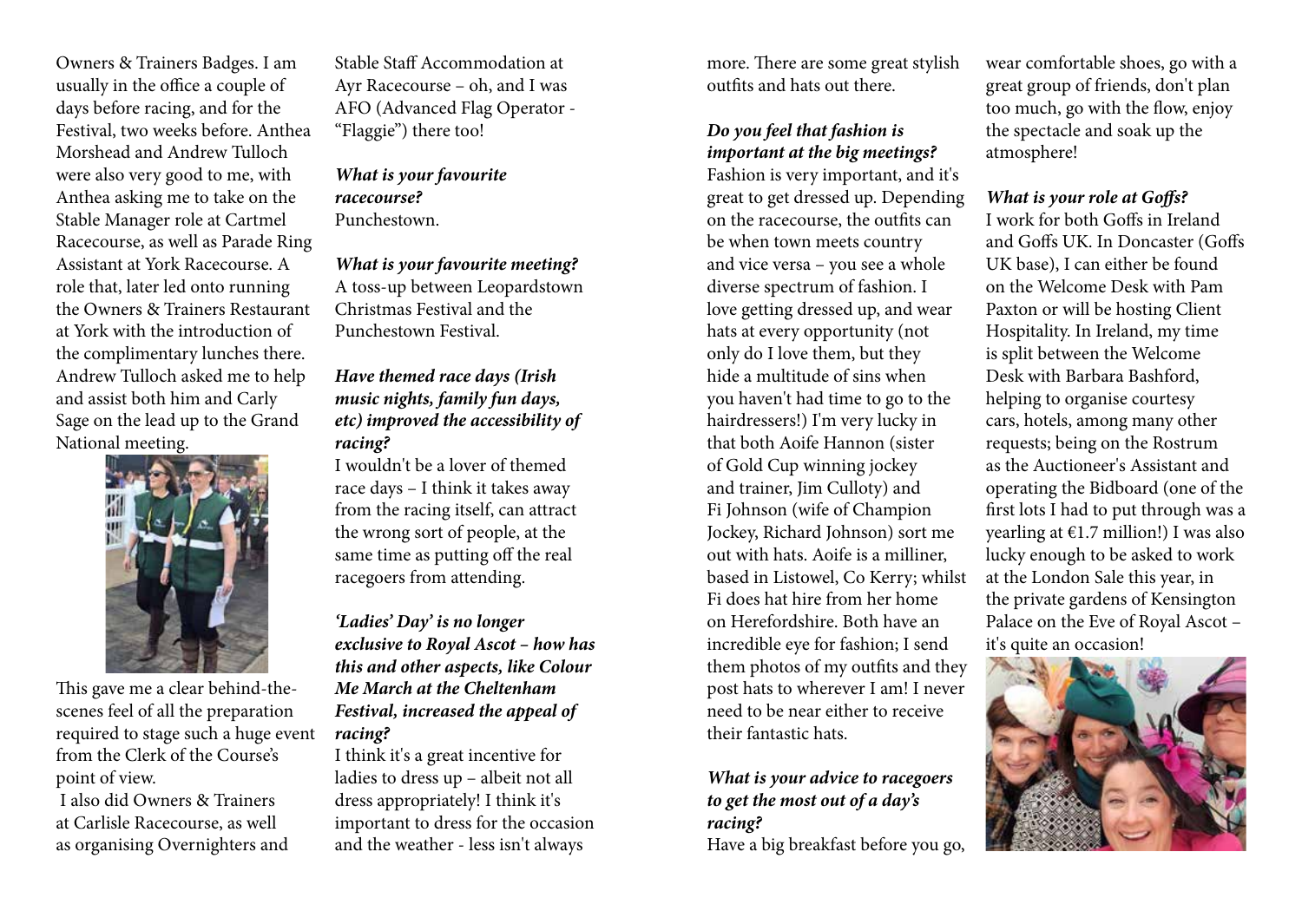### Racing at Southwell By Sarah Matthews

So you have a horse declared to run. You are both excited and anxious at the thought of going racing for the first time since The Cheltenham Festival back in March. Do you really want to go and how do you go about getting a badge allocated to you? Ask your friends on Facebook and they didn't disappoint. First you have to do the certificate to show you are aware of what Covid-19 is and the advice to be followed. Then ask your trainer if you can have a badge allocated to you. Luckily there were only 2 of us who wanted to go so no fighting over places (only 2 owners are allowed to go). Read up on all the directives such as get there no more than 45 minutes before your race and stay no more than 1 hour after. Take your own food and drink and do not go if you have a temperature or new persistent cough.

Celtic Artisan was going back over hurdles after going on the flat, mostly due to the fact that he had been having such a wonderful time leading the babies at Rebecca Menzies so she thought he might like to have a race and as he was so well, why not? So an email came through with a print at home pass which you were to take along with photographic I.D. So on the morning of the race it was fill up with petrol as I had not been on such a long journey for ages. Get supplies of food and drink. Don't forget the pass and I.D, I also took a mask ... just in case.

### *Southwell here I come ...*

Well I took a wrong turn on the way even with my SatNav on ... no comment. Horseboxes, trainers and staff went along to the usual car park and owners took a left into a back car park.

I presented my pass and

passport at the window. I was

given a wrist band and an A4 sheet of paper with the runners on. At the entrance there were 3 questions to answer and then have your temperature taken. Mine was 36.5 so I was fine. The young man explained where I was allowed to go and not allowed and he also explained there was food and drink which was a lovely surprise. As I went in I could see the difference immediately as we were not allowed in the pre or parade ring and from the sweet shop by the jockeys room was fenced off so I could not get to the weighing room, The Pantry or the Winners Enclosure. Going into the building it was lovely to see smiling owners and staff. There was plenty of food so I grabbed a chocolate bar!

I went out front and saw 2 friends so went up on the balcony to watch their horse run (social distancing of

course).



Next it was Dylan's turn. I didn't really care where he came as long as he came home safe and sound. I found Becky in the parade ring and had a chat with her over the fence. Dylan looked a picture. Conor O'Farrell got legged up and took Dylan safely down to the start.

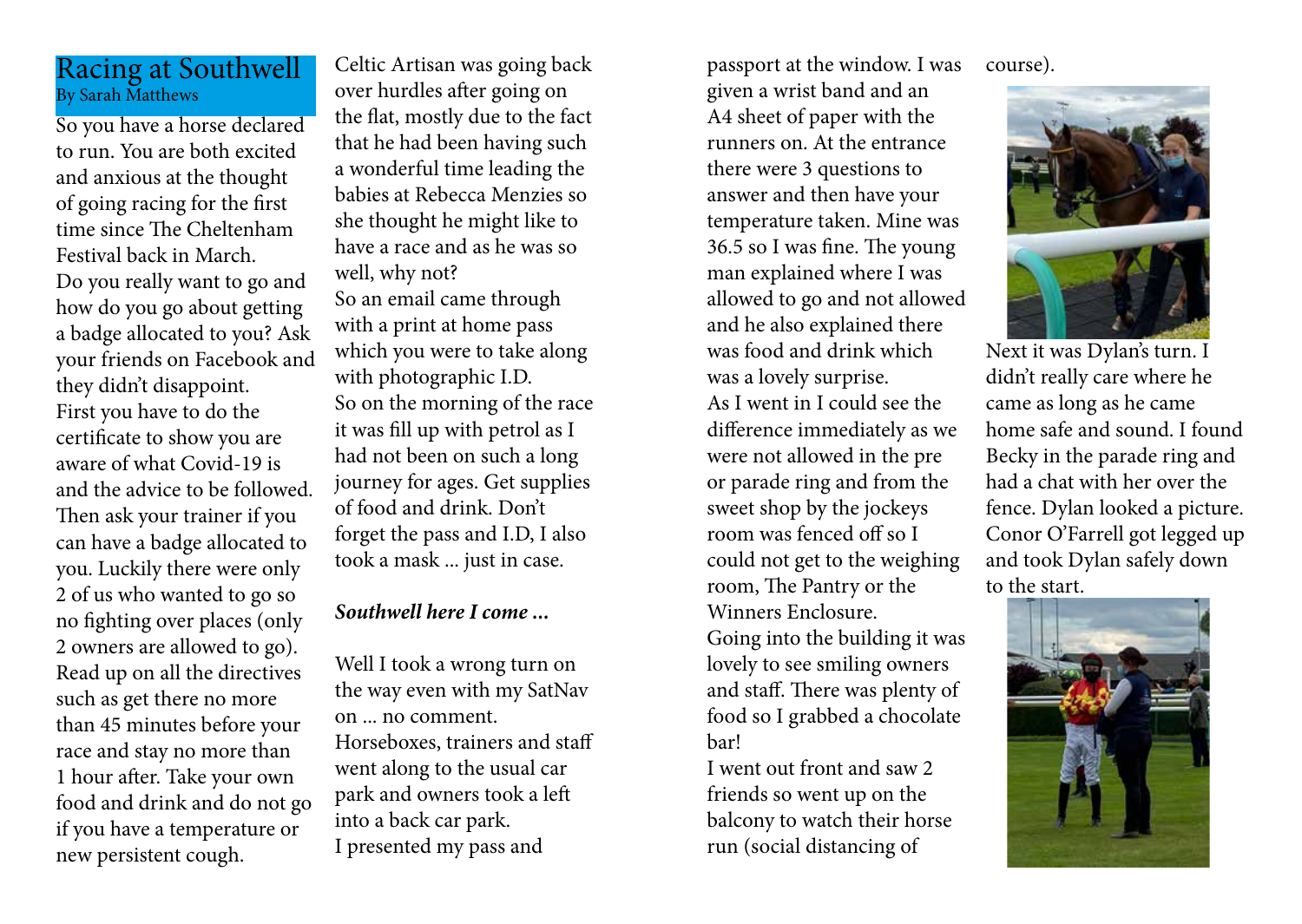Orders were to keep him out of trouble on the outside, which he did do and he came home safe and sound with Conor looking after him when it was clear he wasn't going to be placed.



Becky had a runner 'Major Snugfit' in the next so I had time to watch that race as well.



He was a monkey in the parade ring and on the way out to the course but Nathan Moscrop rides him at home so knows him very well. First time over jumps so Nathan looked after him.

I had a chat with Becky after both races and we were both just glad that the horses were going home safe and sound in one piece.



I took the opportunity before going home to use the facilities and get myself something to eat and drink. There was a very good choice and plenty available. Going home I did not make any wrong turns and was glad to get there safe and sound.

It was a very strange days racing as I could not recognise half of the people behind the masks. If they didn't say hello they went unrecognised. I was glad I went and if anyone owns horses do take the opportunity to go.